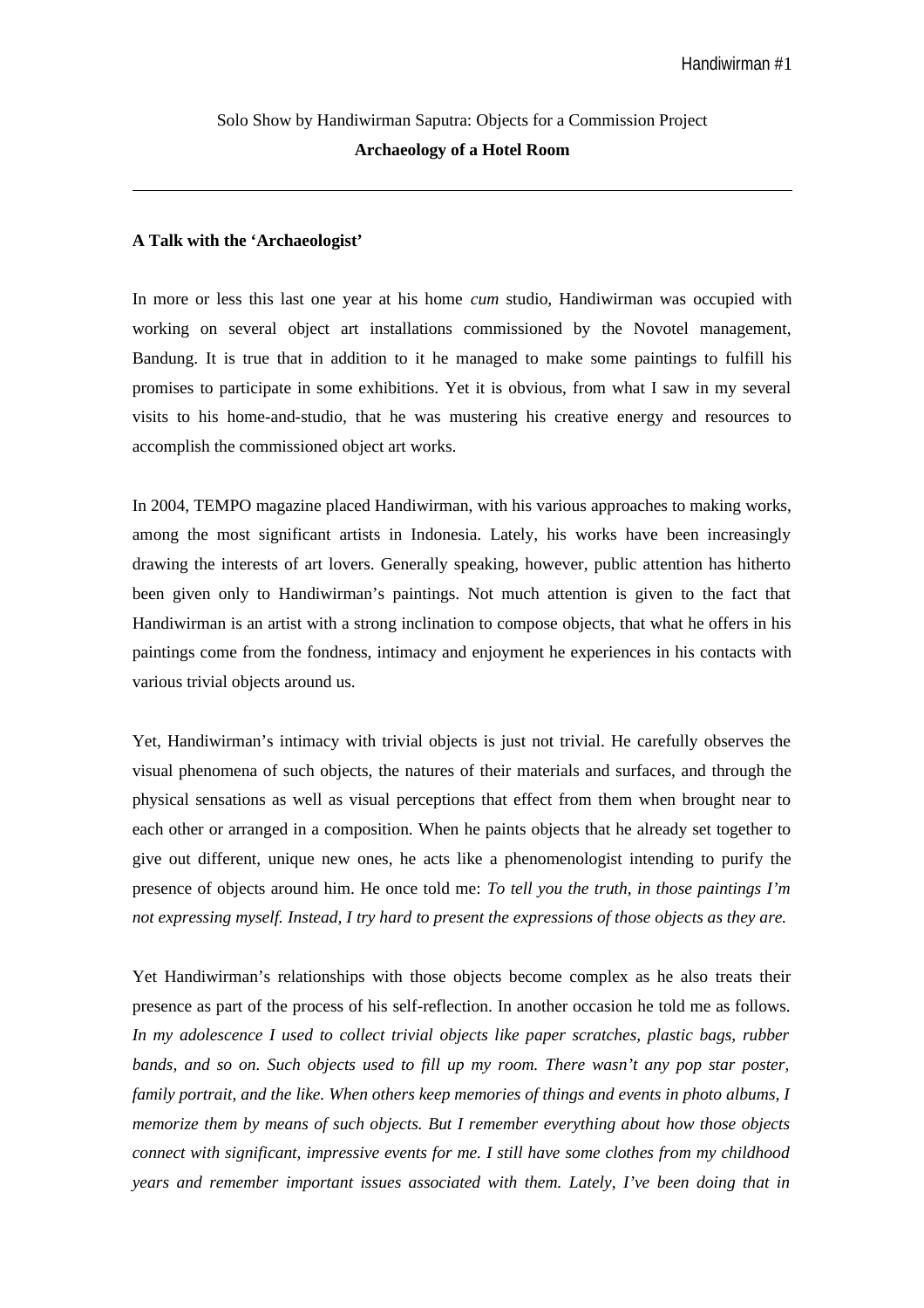*connection with my child …:-) I keep a lot of objects connected with my child since birth up to now...* 

This exhibition becomes important and 'rare' in that it exclusively focuses on Handiwirman Saputra's works of three-dimensional objects. I took part in convincing the artist that these works are worth showing openly to art public before they all disappear behind the walls of Novotel in Bandung.

I have decided to present here part of my conversation with Handiwirman that took place while he was preparing the display of this exhibition. Handiwirman that tends to be quiet, this time was willing to talk a lot about the processes of these latest works of his as well as other things connected with his artistic pursuits.

\*\*\*

Enin Supriyanto (ES): How long is your preparation for these works?

*Handiwirman Saputra (HS): I began preparing these in the last fasting month. At first I went to check the location (Novotel, Bandung) to get to know the place. Yes, it's about one year.*

ES: How was the preparation?

*HS: Well, after I had surveyed the place, I began developing small-sized models. These I presented, in their small-sized, three-dimensional forms. Once I got the approval, I tried to find people (technicians, artisans) that could help me with the job.* 

ES: So you began with three-dimensional models? Before that, hadn't you made the sketches or drawings?

*HS: No, I never make forms after sketches. I directly make the models using the same materials to be used for the real things to come. If they will come in resin then I take resin for the models; the same goes for metal.* 

ES: In your professional career as an artist is this the first time you do commission works? *HS: Yes, this is the first time.* 

ES: Doesn't the customer specify any limitation? In terms of material, size, form? *HS: No. That's why I took it; it's up to me.*

ES: What, do you think, is the important difference between doing a commission work like this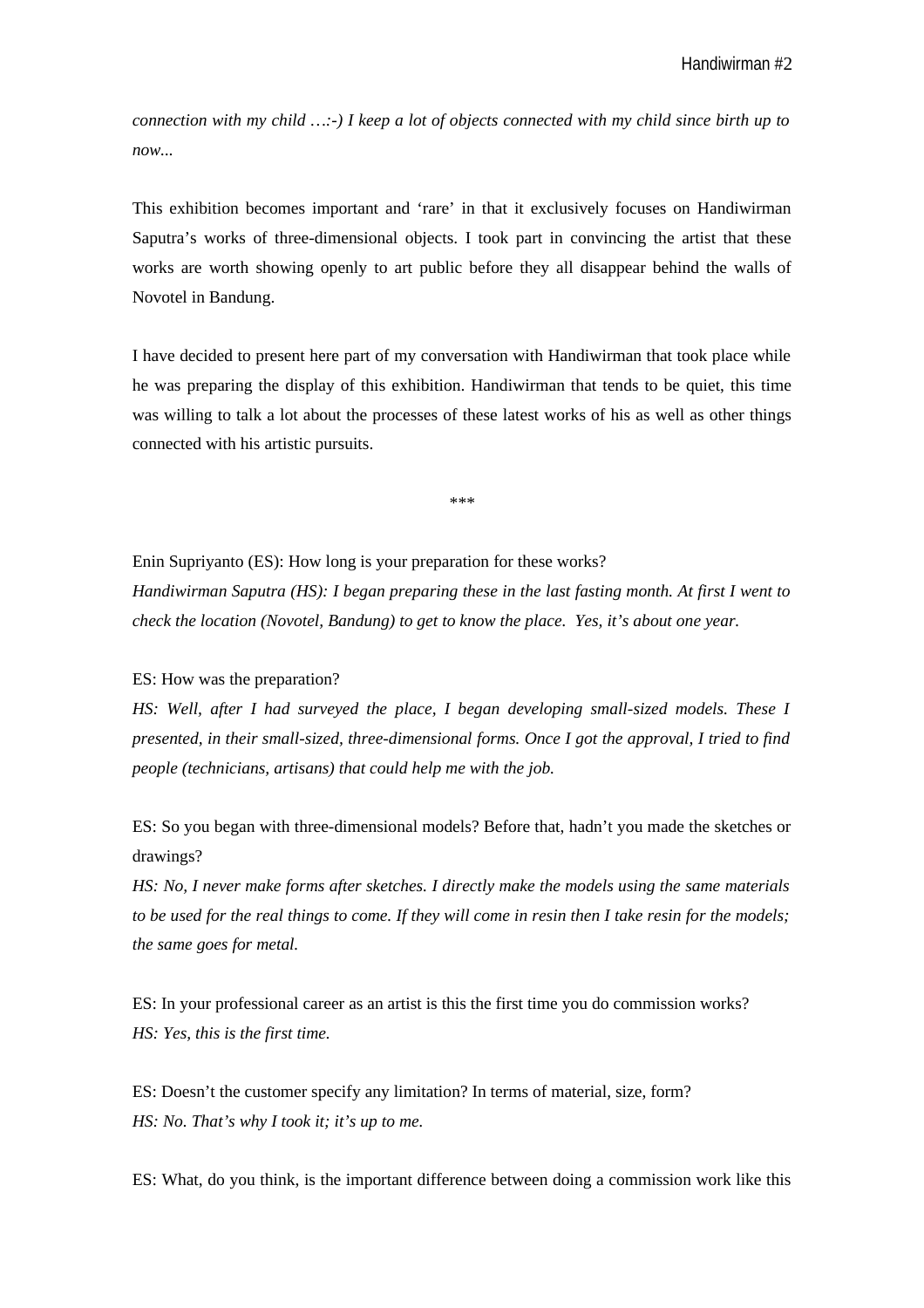Handiwirman #3

and your regular creation process of object art or painting?

*HS: The alteration of the materials I use. I have to consider that the place is specific, a hotel. And then the issue of the setting up in relation with security; people mustn't find it easy to take away the works.* 

# ES: What about the materials you've worked with so far?

*HS: In this case, I imitate the characteristic appearances of certain materials. I don't work with materials as they are. This is completely different from my regular approach. For instance, in these works I imitate sponge. Well, there are several specific characters of sponges irreplaceable by cast resin/fiber.*

#### ES: You mean to say that this time it merely looks like sponge?

*HS: Yes, while I usually feature sponge as sponge. So the whole process was time consuming as I had to find the right way to imitate the specific material in different materials. For example, I want a material that is white, clean, and glossy. It should be porcelain but that's impossible or hardly possible. And I've eventually found a satisfactory finishing technique that gives out the appearance of porcelain. But still, it is not porcelain ... Knock it and you won't hear it clink. :-)*

ES: Since long I've been curious about where your 'unlikely' forms in your object art come from and feature in the early Kelompok Jendela group exhibitions. Then such forms appear in your paintings these last few years. Similar forms appear again here in your object art and installation works. Where do they come from, really? Those objects you work with, or the materials you pick – thread, ruptures of plastic bags, and sponge – are seldom used by other artists to make object art, aren't they? How do you make such unlikely forms out of those materials? Those forms hardly have any reference to objects and forms commonly found around us.

*HS: It's not altogether right to say that the forms of objects I make do not exist, or are never found, around us. In fact, I found them around me. I found them in my keen observation of various trivial objects. I seldom examine what is big. It's the small and trivial in most cases. Like this (picking up a fragment of a sugar paper sachet on the café table — we were chatting while having espresso at a café yard in a mall in West Jakarta. Handi loves black, thick coffee - ES.), laid next to an ash tray. Or a chair like this (pointing at one of the feet of the chair he was seated) … Because the ground is uneven, a folded scratch of paper has to do the service. I'm fond of intensely observing things like these. To me, it is as if these objects in their situations were speaking, talking about something, just like human beings.* 

ES: So the objects and forms that get into your paintings also come from your observation of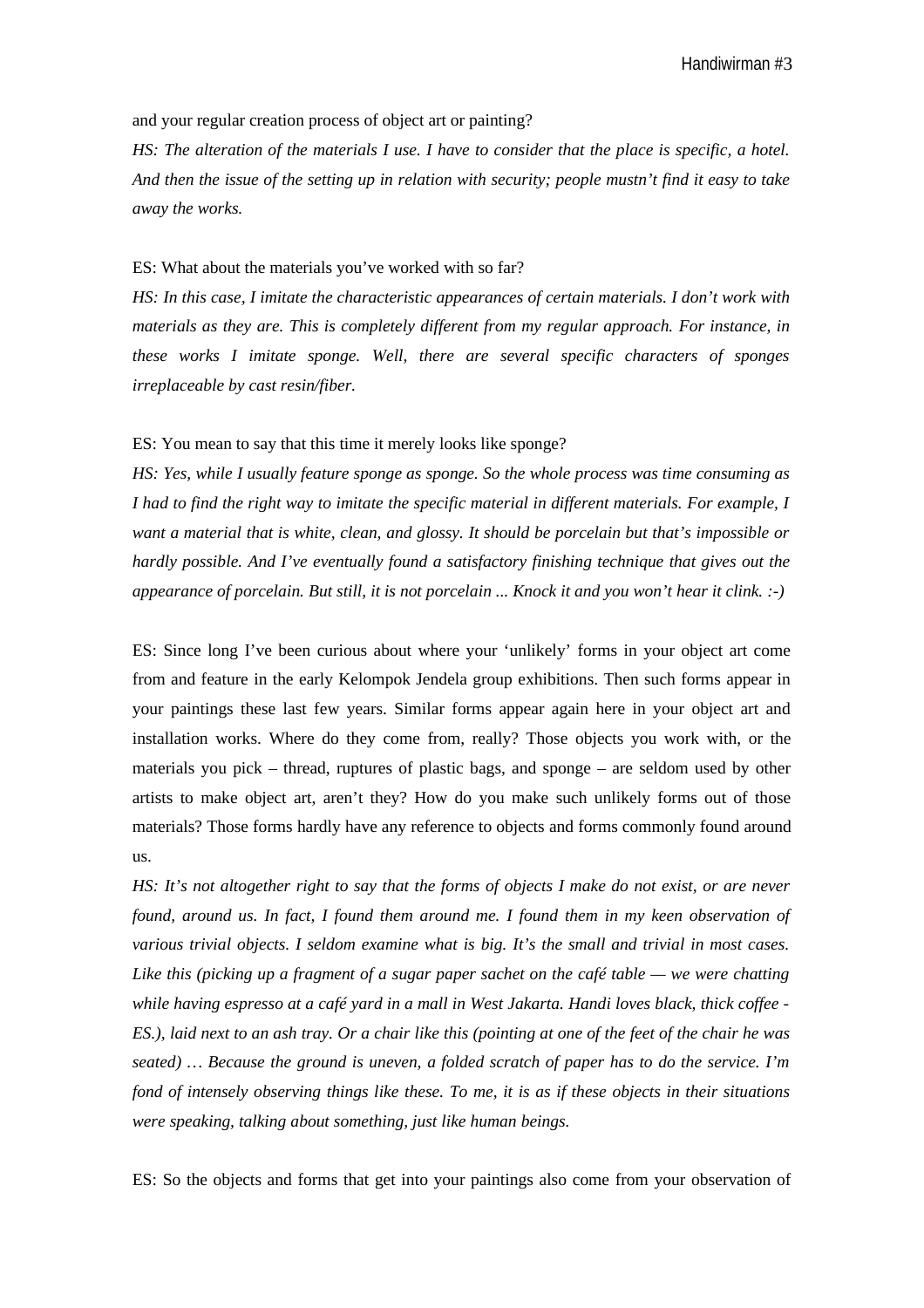Handiwirman #4

such objects. Is it true that you always first make the objects (models) then take pictures of them, then draw, transfer them onto canvas?

*HS: That's true; first I make the objects, and only when I'm satisfied with the forms that I transfer them to canvas.* 

ES: What about the forms and objects for this project, which are shown here?

*HS: Hmm… I visited the place to survey and observe the situation. I conditioned myself by imagining I was staying at the hotel though I didn't. Well, I had the experience of staying at hotels any way. Now, these forms come from there, from hotel rooms. The ideas for the forms as well as the materials. Take for instance a piece of hair by a bar of soap, a bath tub, hangers, faucets, blankets, a tissue box, bars of soap; everything is from there. But then I try to approach them in my own way.* 

ES: But eventually it effects in something like abstractions removed from the original forms of those objects?

*HS: Well, … it may be so. But the point is that everything remains connected with a hotel room. Also in terms of impression and color. Clean, white, porcelain, metal, glossy, blankets, mattresses, a big bar of soap with a piece of hair sticking to it, in the bathtub... Though I had to change the design of the work (*Di Tempat Mandi*). At first I wanted to use metal but it didn't work. At last I changed the material and the design was changed and the size reduced. But it still refers to the original bathtub.* 

ES: When you evaluate your own creative course so far, what do you say about your achievements in painting and what you get through object art?

*HS: Wow…they are very different. Object art gives me the most satisfaction. If I had to make a choice between the two, I'd take object art. But then I realize there are weak points in object art. I have a problem, for instance, about how to popularize the objects I make; it is the question of public presentation. I have made three or four exhibitions exclusively for my objects. The general response I got say my works are but rubbish or just odd. I showed them to the public because I wanted to popularize object art as I see many interesting points in it. But then, how to present or introduce it? An idea just popped out ... I thought painting might give the solution. Painting has already had its established value, rules as well as public recognition. Say, its tradition is well established already. So, if I* do *paint that is just to make use of the established status of painting to invite people to appreciate objects. So it is like selling object art that I package as painting. But certain unexpected things come up during the process... Say, for instance, the process of magnifying, reducing or adding when painting the objects. It all leads to different things in my paintings... As seen in my works for the exhibition "Pseudo Still*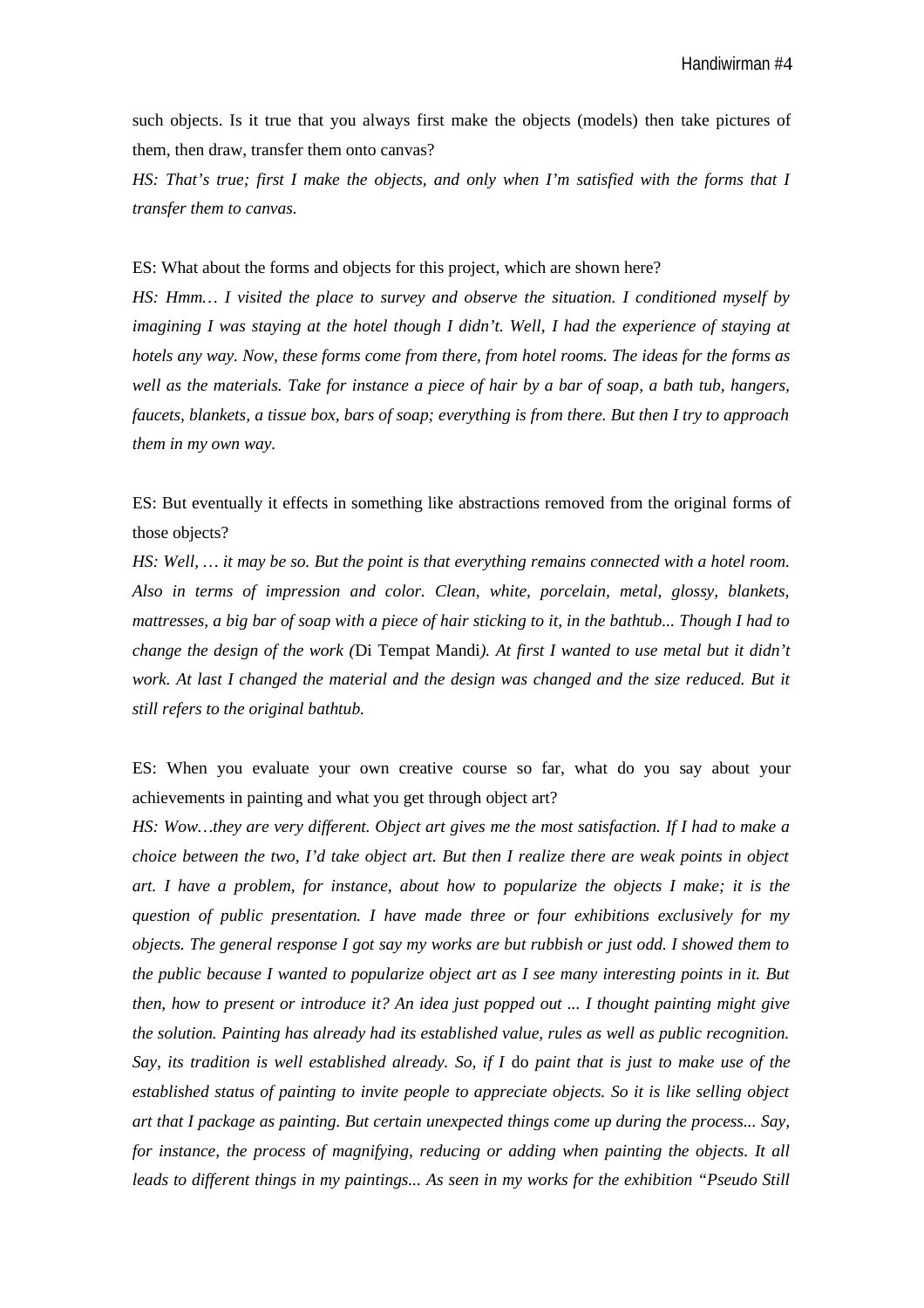*Life"— curated by Hendro Wiyanto* (Pseudo Still Life, Galeri Semarang, April 30, 2005 – May 14, 2005*) — my paintings involve magnifying and so on that eventually makes sponge or cotton resemble some other, completely different objects. That is what I mean by unexpected things that come up when transferring my objects to painting.* 

ES: Have you ever shown your paintings side by side, reciprocally supplementing, with the objects from which the forms in your paintings come?

*HS: Yes. Just once. In Japan. I've never done it in Indonesia yet.*

ES: Really…? Wow, but since I first saw your paintings associated with your objects I've always thought that showing the paintings and the objects side by side should be most interesting.

*HS: Well, I don't know. They always ask just paintings from me.:-))*

ES: So this project with Novotel is interesting, isn't it? It's just object art they ask from you! *HS: Yep, this is the first time. Really a joy of its own kind to me! :-) Before, I never thought of making big, permanent works of object art, but now it's accomplished through this project. So to tell you the truth I've grabbed the opportunity enthusiastically. Well, they are willing to provide the funding, and I can do whatever I feel like to. Yeah... there's no harm in taking this. Someone else pays for the pleasure I gain, that's it ...:-))*

ES: What bliss this chance is for you!:-))

*HS: O yes!:-)) But you know it doesn't come very often. I should say this kind of opportunity is rare in Indonesia :-)*

ES: But why! This way your customers can get your works that come up from your most intense creative process with you pouring out your entire creative energy. Isn't that so?

*HS*: *Yes, that's right. But when it came to showing these works like this, I felt somewhat reluctant for some time. But then many friends said it would be a pity if I decided not to show these works.* 

ES: Won't you regret the fact that your works will be secluded, accessible only to people happening to visit the Novotel?

*HS*: *No. I mean it …:-)) I'm satisfied, I've done it and it's all over. In fact, there were occasions when I asked some collectors I know well to let me fill their places with my object art. But then they had to set specifications concerning the materials and forms and I was left with slight liberty. Well, it didn't happen. This is the first satisfactory deal for me.*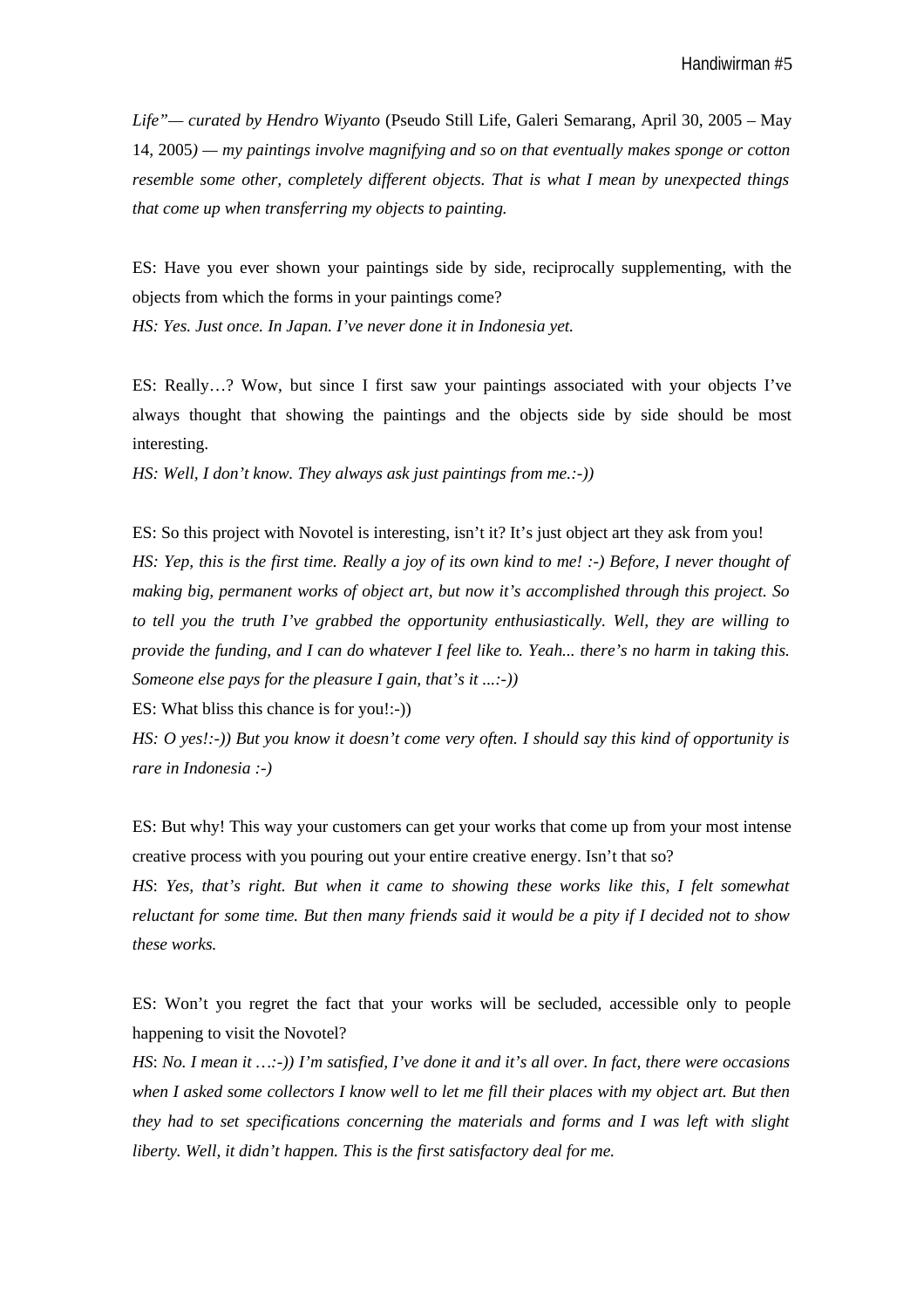ES: Let's talk about something else. Back to your process in creating works. You studied at the Craft Department of the ISI Indonesian Institute of the Arts. As I see it, craft tradition concerns with ornamenting the surfaces of objects or with producing daily, functional objects like, for instance, containers. But then look, the objects you create go off the functional track, don't they?

*HS: I decided to enter the craft department at the Institute because I have a strong interest in artisanship, in the technical aspects of doing things. So I simply felt the craft department fit me. But once I was in I soon began thinking of making works out of uncommon materials like sawdust, or whatever else, to produce others than containers and ornaments... I developed some, say, idealism of my own …:-) I didn't want to make works by wasting the materials: wood is hollowed and carved to make containers and ornaments, and the rest of the material is thrown away. I decided to collect such wastes and make works out of them... I did a great part of my student assignments that way. I made powder out of wood shavings and processed it further to give out something else....*

ES: Then, how did you come to take up different materials that you process and combine to give out various forms? Do you deliberately keep from making the representational forms of familiar objects in the daily life?

*HS: No. I have no intention to deliberately avoid that. In fact, my intention is to tell stories, to convey something through these objects and forms. It is perhaps naïve for me to say that every object has its expression, has its story to tell...*

ES: Just like an archaeologist finding different ruptures of objects in excavations, then trying to conjecture the story or history imprinted on them?

*HS: Yes…yes…that sounds suitable to describe what I do. But then many people feel there is no connection between the works I make and the titles I give them: What on earth is the relationship between this title and the visual form of the work? But actually they are all connected, those forms and their titles. To me everything about them has its own clear story. I can tell you a lot of things about my objects and their forms.* 

ES: I remember one of your paintings  $-$  in Agus Suwage's house if I'm not mistaken  $-$  that features a plastic bag with some objects in it...

*HS: Oh, that one is very plain … I want to say things about keeping. About what I do with various things that I keep as one collection, I feel good when the various kinds of trash are collected in one place. So I never deliberately seek for certain forms. It is the first time, for the sake of this project, that I deliberately familiarize myself with a given setting and its forms, and keep developing them … Before this, well ... I just gave a go; ending up with any object, any*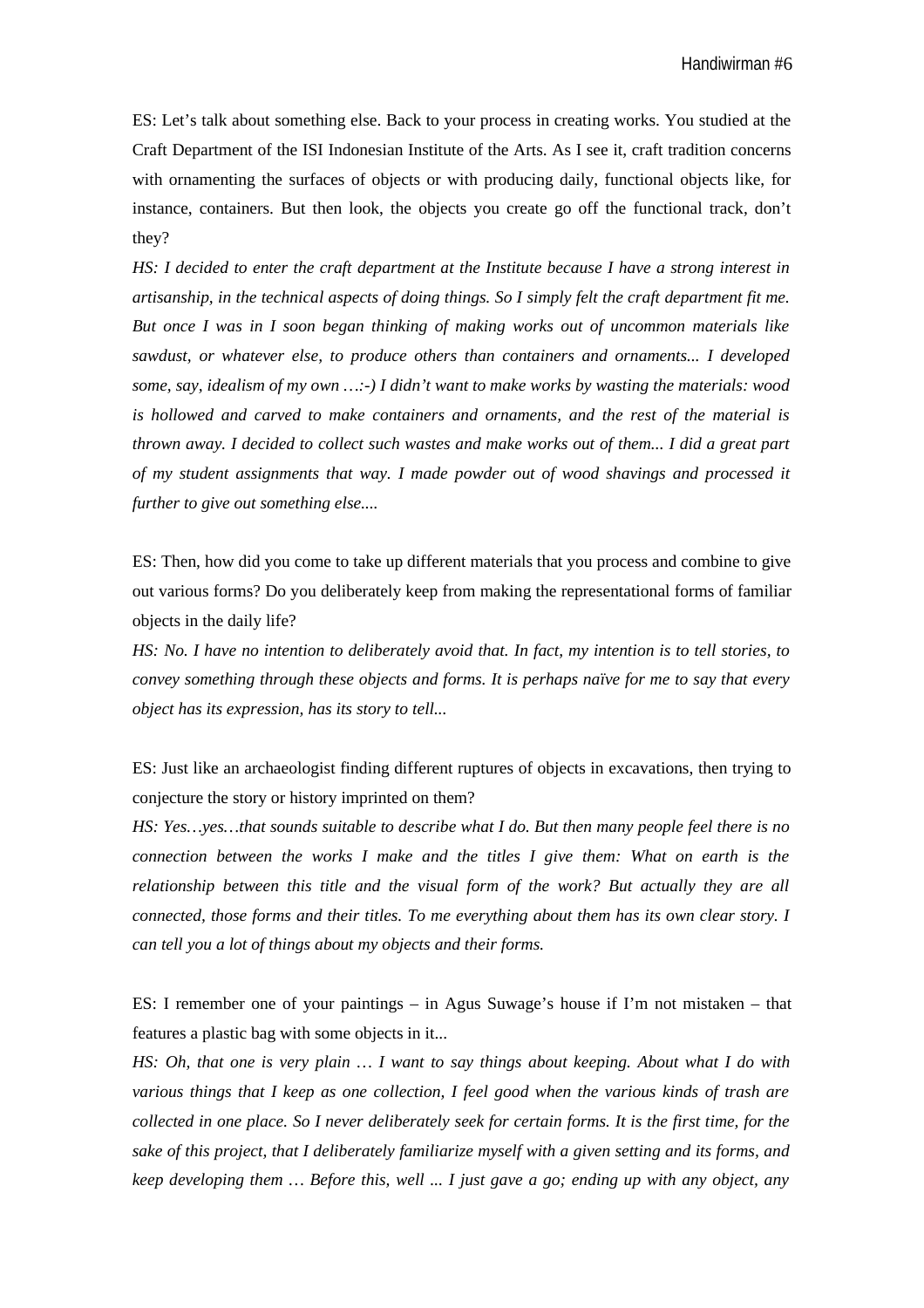Handiwirman #7

*form around me, was okay … :-)*

*Perhaps I have an inverted way of thinking. I mean I see things from the other side. To know the external form of something, for instance, I decide to examine the inside first. As the effect of this seam, for example (pointing to the tip of one short leaf of his T-shirt)... I'm just so excited to intensely examine the inside, what it is like, what makes it different. That is the excitement. People may say that's uncommon... well, that's my own way of seeing things. I call it research … Perhaps that sounds too serious: research.:-)) Because if you think of the real, academic one, you'll say my research sucks. Sometimes I will just make visual observation, gazing longer at a subject, till I eventually get the idea to associate it with something else I don't know what. With no specific reference involved.* 

ES: So this project is different, isn't it? That is because you start with something definite: the forms and characters of objects in a hotel room. Which one is more enjoyable? Working without any reference, fully free, or with limit?

*HS: I can enjoy them both. It's only that when I am free, without any preset reference, with liberty to use any materials, things will be easier; I can just do whatever I like. But this project is not like that. It's very different. I was sentenced before hand to have a limited territory to play in.* 

ES: What are other important points for you in doing this project? And what do you plan to do next?

*HS: After this project, I think I will work along a process like this. I will set for myself some limit, make for myself a key, and first lock up the door to the territory where I'm going to play. Only then I shall try to find various possibilities just within the predefined territory.* 

ES: But why is it necessary to preset the limit? Won't it feel better for you to be free? *HS: :-)) For the time being, and on the question of making works, if I have to choose between being a free man and a prisoner, I must say I'll take the latter alternative. Why? Because I feel it too easy to be a free man. I have no rules to follow and everything will be very easy for me. If I am free in every respect, I won't have, say, the mischief of breaking the rules. I will lose all the desire to do it. But when I'm a prisoner, I'll keep in me the drive to break the rules imposed on me:-)) I'm a prisoner all right, but people don't know that I trick the prison's rules, something like that. That's exciting. So I can say that I'm a prisoner but it turns out that it feels good to be one …..:-)) But it is me, not any one else, punishing myself :-) Like my experience with this project; I had to think about how to make these objects permanent – I have to develop my own ideas ... it was exciting, challenging.*